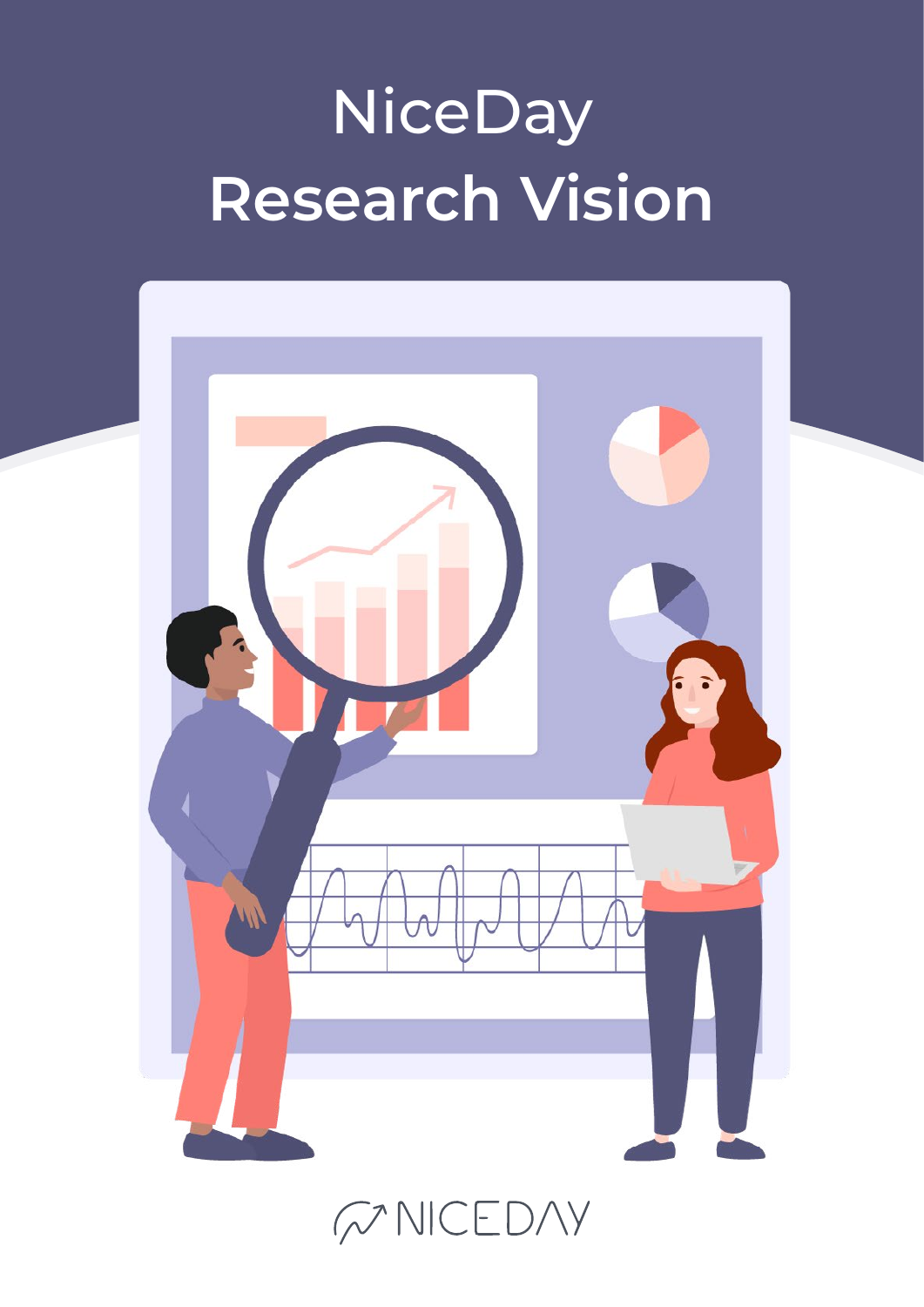# Index

| 1. | Introduction                               | 3 |
|----|--------------------------------------------|---|
|    | 2. The NiceDay Way: a data-driven approach | 4 |
|    | 3. Improving therapists' workflow          | 5 |
|    | 4. Measure client progress                 | 5 |
| 5. | <b>Optimizing treatment</b>                | 6 |
| 6. | Collaboration                              | 7 |
|    | 7. Main Research Questions                 | 9 |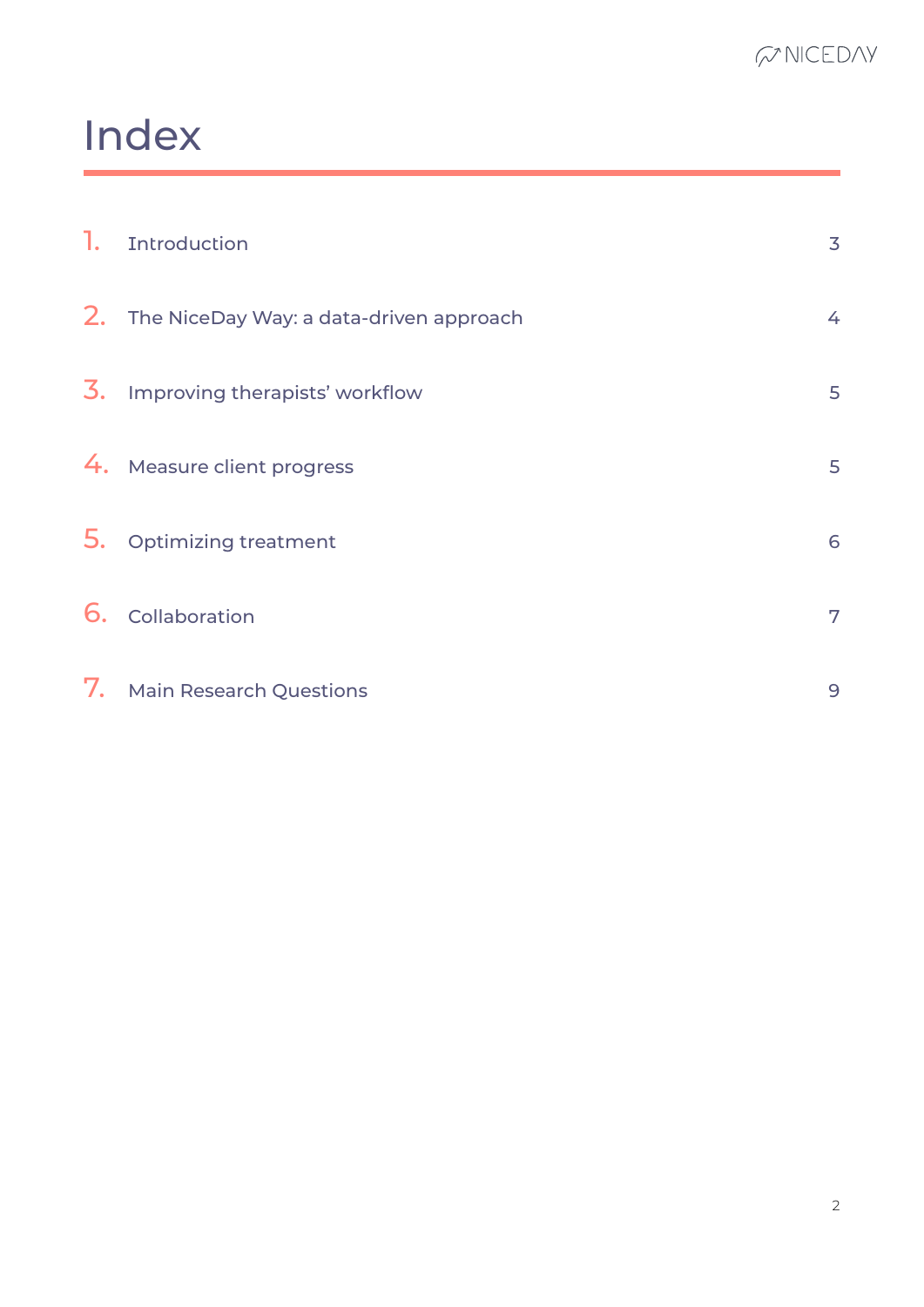## Introduction

Since the birth of NiceDay in 2017, our main aim has been to push mental healthcare to the next level: making treatment more effective and personal for clients and empowering therapists to continue to develop and become more skilled, all while keeping mental healthcare cost-effective. To do this we have set up an entirely new care concept for (digital) mental healthcare. We have discovered the benefits of this digital mental healthcare service: a more effective treatment for clients, an improved therapist's workflow and a greater reach and positive impact to society.

Since then, many research questions have been proposed spanning a wide variety of topics. Thinking of a new innovative concept to improve mental healthcare is valuable, but it is important to also scientifically prove it is actually effective. Some of these questions have already been answered, but there is still work that remains to be done to research the effectiveness of our new way of working. This is why we are interested in collaborating with other teams who want to make a significant contribution to mental healthcare and strive for effective, personal, accessible and affordable care for all. Below we share with you the main elements of NiceDay we want to address and learn more about.

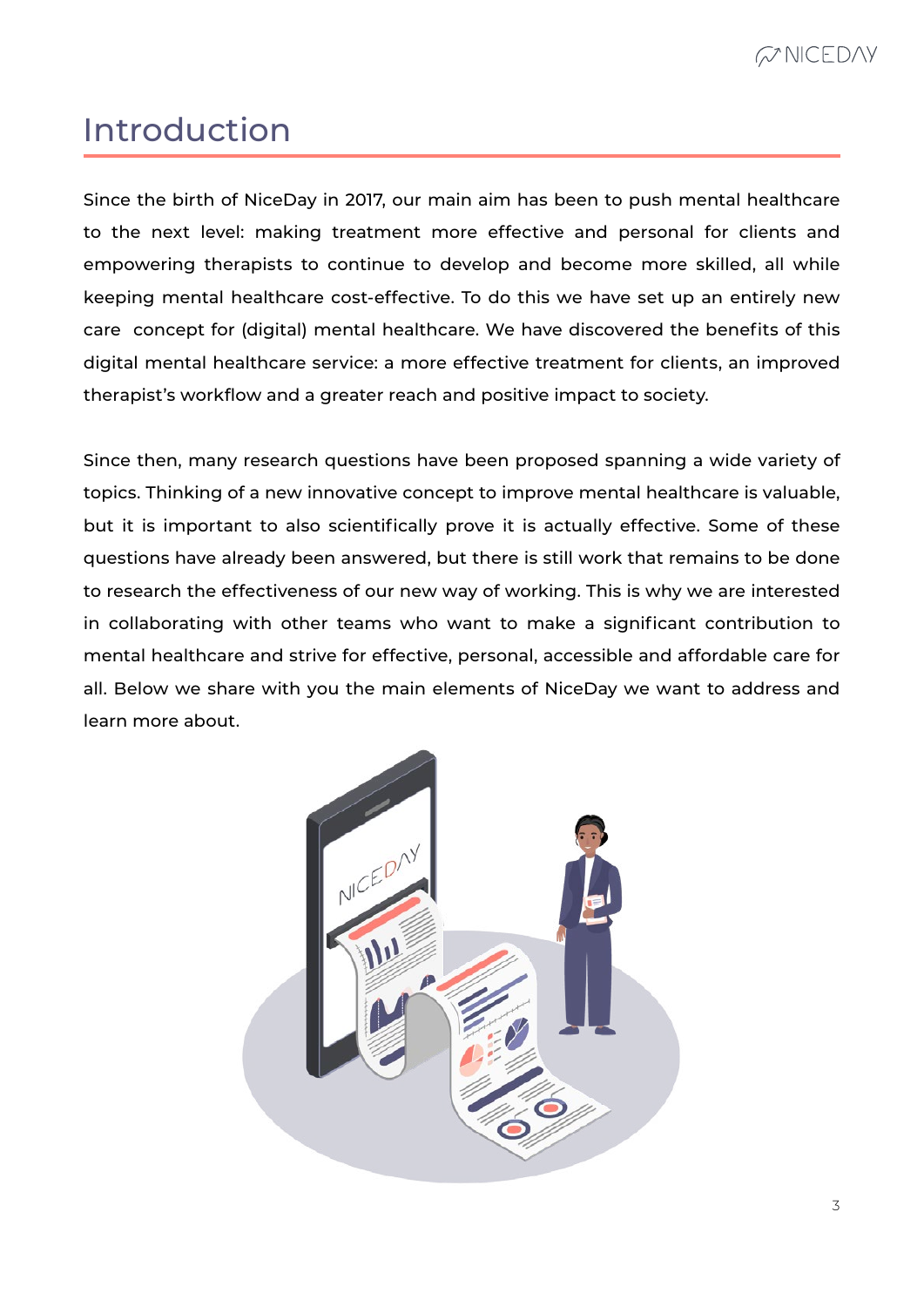# The NiceDay Way: a data-driven approach

NiceDay offers a care concept and platform that is accessible at any time and place, and can be used for online or blended care, perfectly fitting our hybrid and dynamic society. The NiceDay care concept (The NiceDay way) in combination with the NiceDay digital platform introduces a new and innovative way of working based on evidence-based practices in psychopathology such as CBT, experience sampling methodology (ESM) and feedback informed treatment.

When working according to the NiceDay Way, clients are actively involved in the therapeutic process by tracking symptoms, feelings and behaviours, and writing diary entries. By using ESM, clients and therapists are able to get an 'in the moment' account of the clients' subjective experiences and can contextualise these in terms of psychological, social and environmental factors. These factors are visualised for both therapists and clients, and quickly provide insight into the relationship between symptoms, vulnerabilities and resilience. This helps therapists to make informed decisions on the most appropriate interventions and help them apply them at the most optimal time. These practices increase the learning effect, the generalizability, and the ecological validity of these interventions. Furthermore, NiceDay uses Feedback Informed Therapy for gathering input on the therapeutic relationship and progress of care through short routine outcome questionnaires which are administered before and after a therapeutic session. In this way it can be evaluated whether the treatment is still 'on track' and therapeutic drift is prevented.

These new insights and skills help to prevent relapse, a major problem within mental health care. By means of the app the client can make a relapse prevention plan independently to reduce the likelihood of symptoms returning.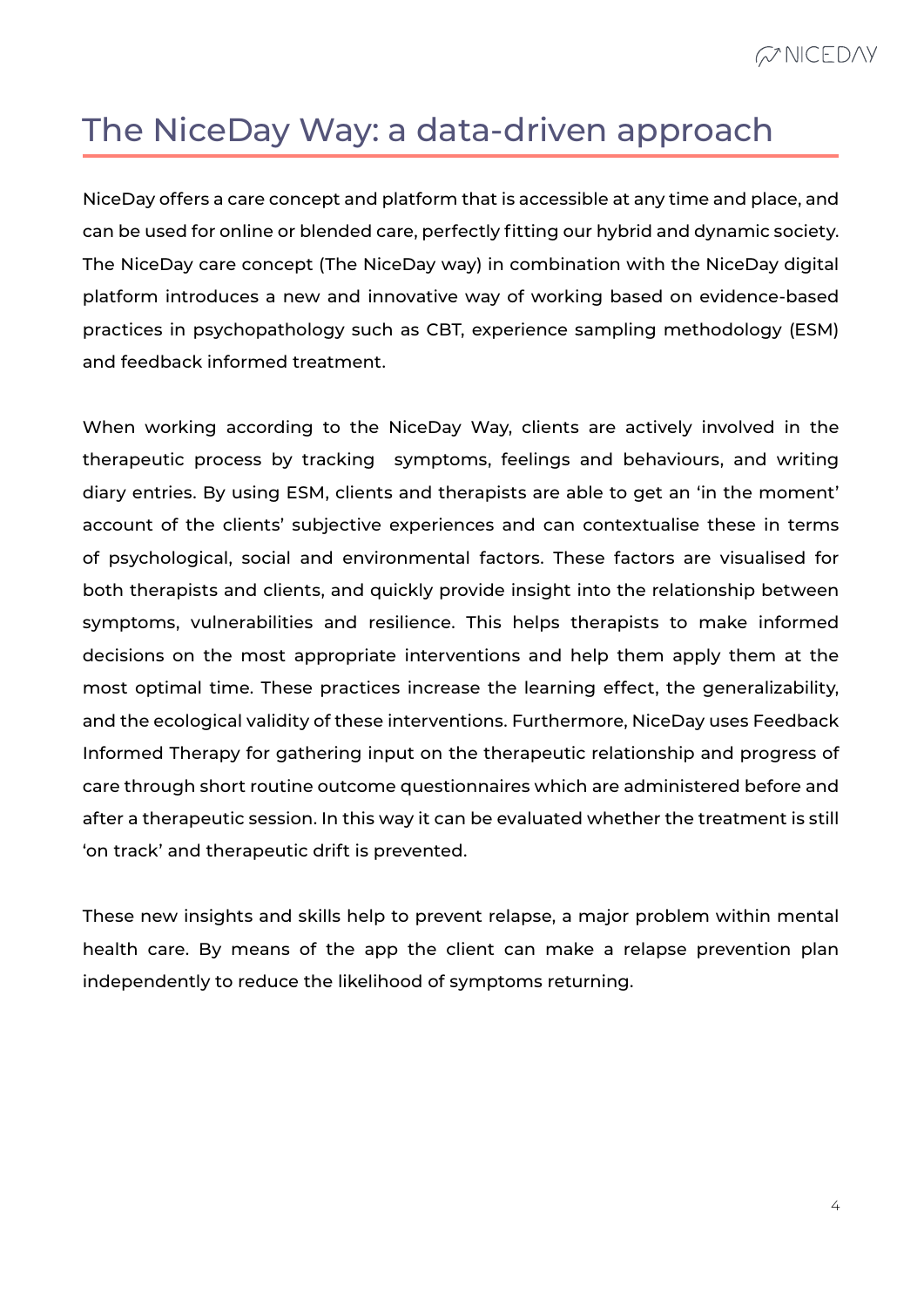# Improving therapists' workflow

Therapists are trained to adopt the NiceDay Way of working and make effective use of the platforms' tools and features that facilitate this way of working. For example, by using a flexible agenda in which they have dedicated time (called flexible time) outside of their scheduled meetings to check their clients recent activity and current mental state on a dashboard. Flexible time enables them to also contact their clients via chat when necessary, or when it seems most effective. This allows therapists to easily and naturally connect, keep track of and treat clients.

Just as the therapist can contact the client via chat, the client can also use chat to maintain regular contact with their therapist. This stimulates an equal relationship between client and therapist, inducing client autonomy and improving the therapeutic alliance.

### Measure client progress

Client autonomy is further promoted by evaluating on a regular basis, preferably on each scheduled meeting, whether the treatment is still on track. This is done by inviting the client to fill in two very short questionnaires before and after each meeting: the Outcome Measure Questionnaire (OMQ) and Session Measure Questionnaire (SMQ). These short questionnaires measure client progress and the working alliance respectively. They are based on Feedback Informed Therapy. There is sufficient evidence that shows the

benefits of keeping track in near real-time of what is and what is not working in treatment[\[1\]](https://pubmed.ncbi.nlm.nih.gov/32658496/)[\[2\],](https://pubmed.ncbi.nlm.nih.gov/28501021/) and therefore gives the possibility of making data-supported refinements in the treatment plan.

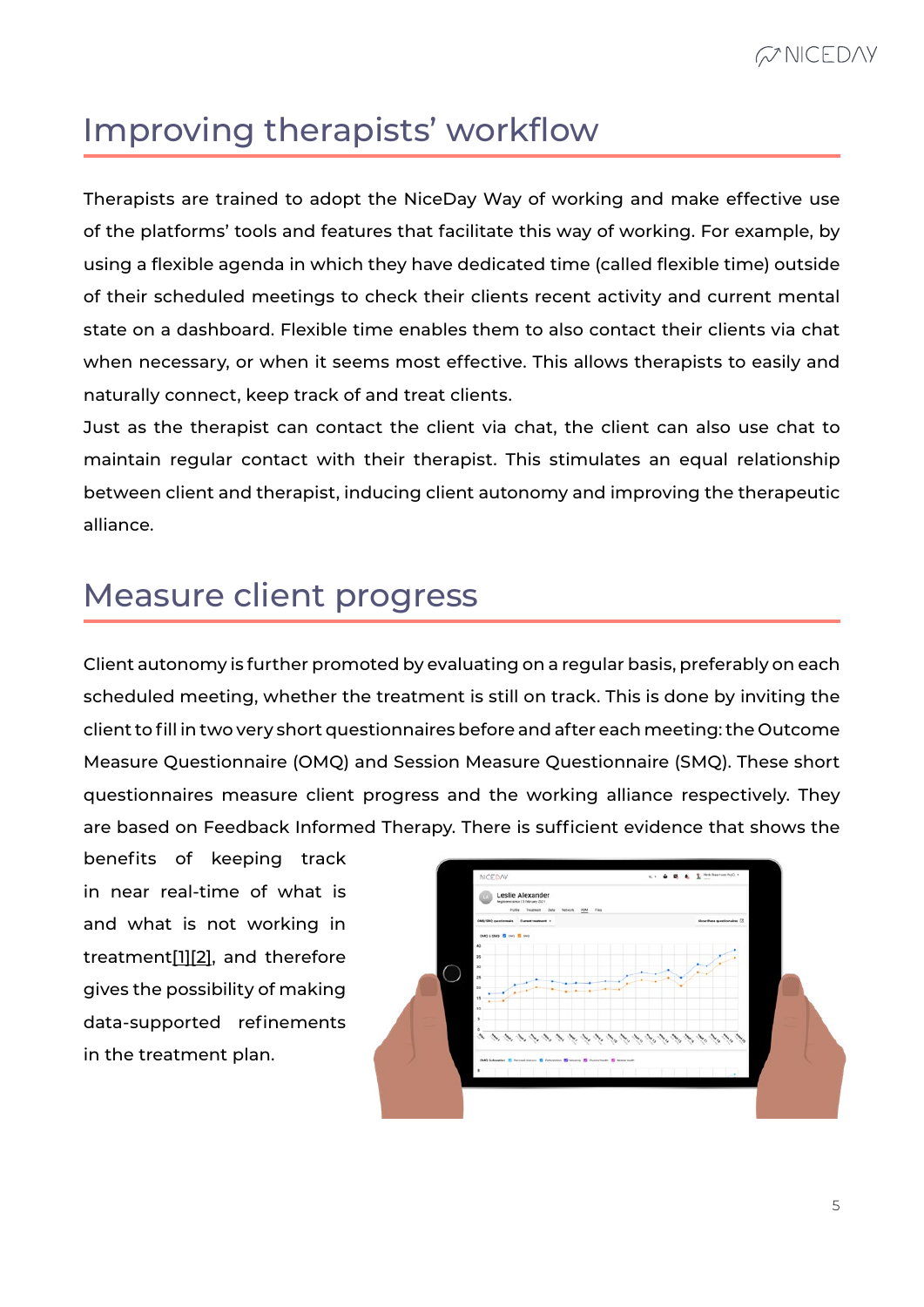# Optimising treatment

To keep on optimising mental health care, we need to investigate the separate ingredients of the NiceDay Way of working (e.g., use of diary, daily tracking and registering of symptoms, chat-functions, outcome feedback, and frequency of in-between session contact) to analyse what each of them add to the effectiveness of treatment. Outcome parameters will not only be client-related, e.g., decrease in symptoms and increase of quality of life, but also therapist-related. Therapist-related parameters concern, for example, the sense of control they experience on the treatment process, job satisfaction but also their productivity; is the NiceDay Way a (cost)effective way of treating clients?

#### **Future optimisations**

This is also where – in the future - Artificial Intelligence (AI) and Machine Learning can play an important role. Continuous data-input offers us the possibility to develop AI-based decision-support tools for therapists. We could develop algorithms that learn from datasets to then generate models that can detect 'signal cases' and make predictions of the best fitting evidence-based interventions. In this way, therapists are supported to provide optimal treatment and to prevent therapeutic 'drifting', resulting in clients not (optimally) receiving the treatment they deserve, with all entailing personal and social consequences. We believe that developing an AI-decision tool increases the (cost)effectiveness of treatments, also by keeping therapists 'on-track' and improving their skills.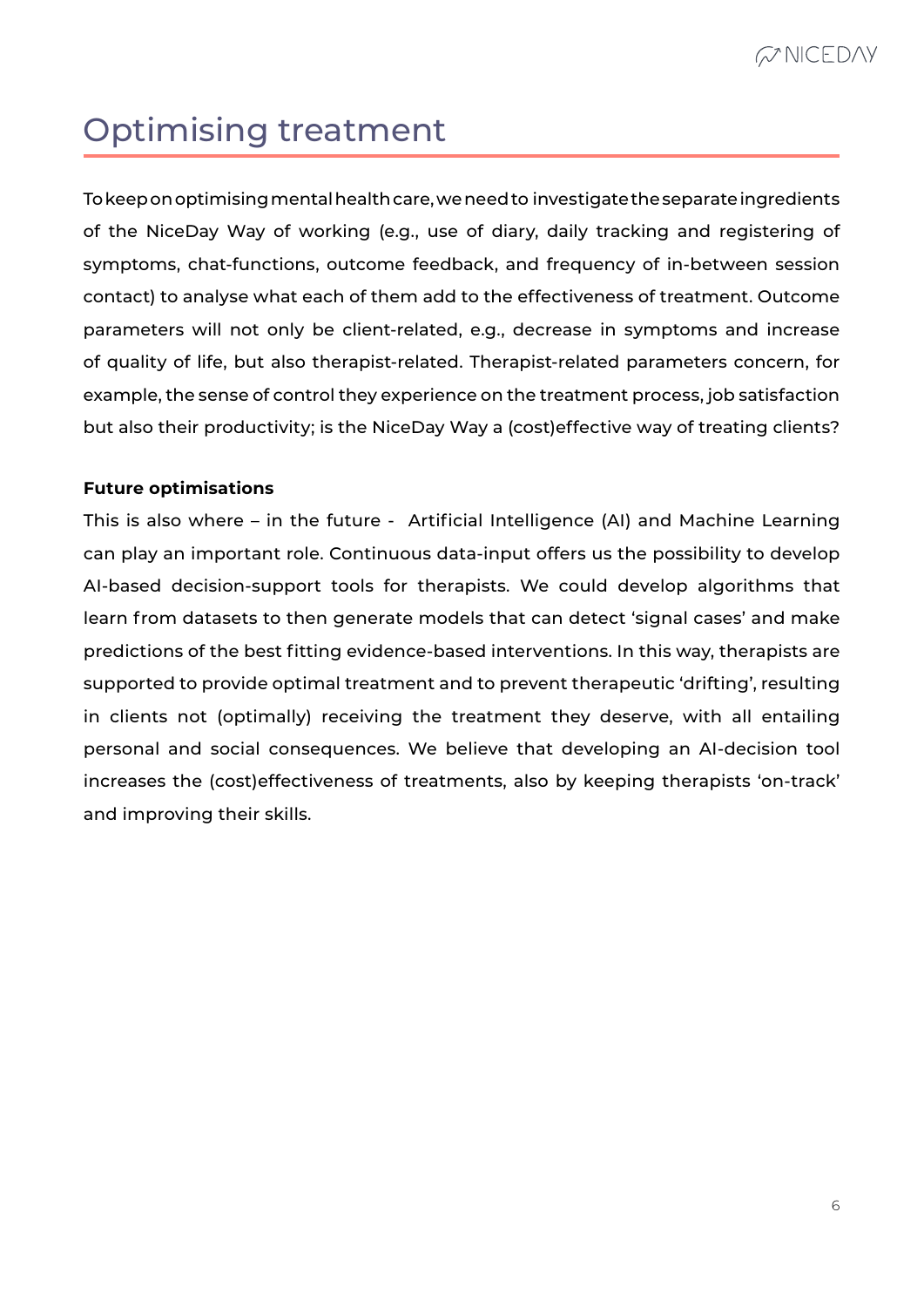#### *M* NICEDAY

# Collaboration

NiceDay has a track record of successful and innovative research projects in collaboration with cross-disciplinary organisations. We have experience with funding programs and have been awarded research grants from Dutch and European bodies, including Eureka Eurostars, MIT R&D, FP7 and H2020 (in partnership with our parent company Almende).

We are actively looking for collaborations with members of:



**Healthcare organisations** (GGZ), willing to investigate and experiment with new and better ways of working and participating in clinical trials;



**Academic institutions**, aiming to contribute to the formulation of novel research hypotheses, build frameworks to model new theories in psychology, and contribute to statistical analysis;



**Tech companies**, willing to collaborate on applied research in healthcare such as by incorporating wearable technology in treatment and by developing decision support algorithms or tools.

If you see a potential collaboration, send us a mail at [research@nicedaynederland.nl](mailto:research%40nicedaynederland.nl?subject=) - we are happy to hear from you.

#### **Reasons to join**

Cooperation with us has the following advantages:

- You will push online mental healthcare to the next level; by contributing to solutions to fix the issues the GGZ is facing like long waiting lists and relapsing.
- You can make use of our newly evidence-based developed treatment protocols.
- You become a partner or lead new research projects which can be tailored so that they match your research agenda - and
- Receive funding for research and innovation when a grant is awarded.
- You increase the visibility of your organisation as a result of research publications and findings.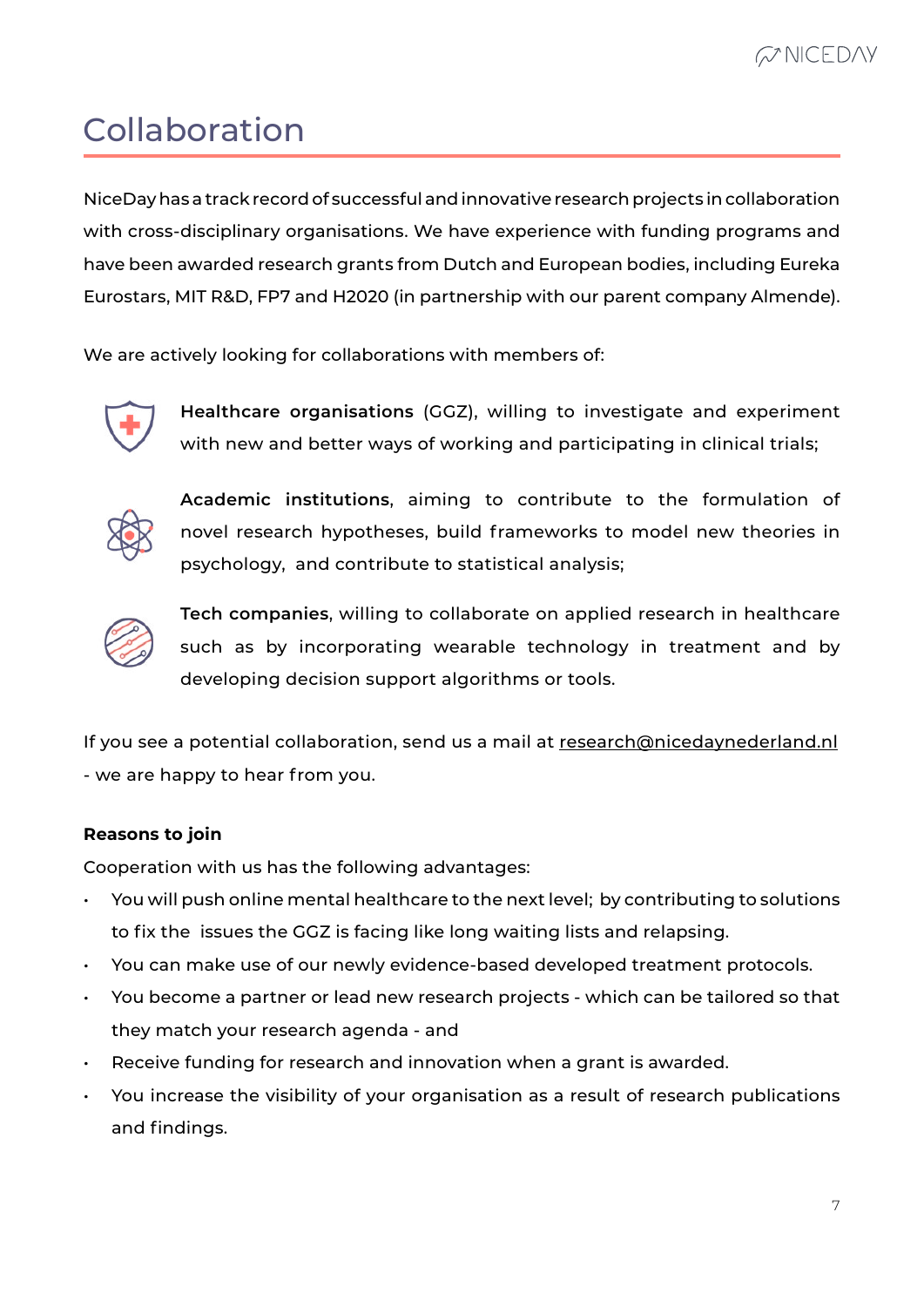- You can make direct use of the amended protocol and research results to:
	- improve treatment (cost-)effectiveness
	- reduce overhead for therapists and increase their job satisfaction
	- increase the therapeutic experience of therapists and clients.

We hope this collaboration will create a 'cycle of improvement', in which research output will continuously generate new research ideas.

#### **Requirements**

Being part of this movement and collaborating in research takes dedication and commitment. So here are the requirements in collaborating:

- Team up in applications for grants and subsidies.
- Collaborate in conducting research studies on topics that align our vision of improving mental healthcare.
- Work together in the writing of peer-reviewed joint research publications.

#### **Are you a potential GGZ partner? Then the following requirements are for you:**

- Work according to the NiceDay Way protocols.
- Collaborate with therapist training.
- Apply feedback informed therapy (e.g make use of OMQ and SMQ questionnaires.
- Make use of NiceDay tools such as treatment status, trackers and planned sessions.
- Share treatment-related data (such as demographics, clinical variables and ROM outcomes) in accordance with GDPR and other EU regulations for scientific validation and research purposes.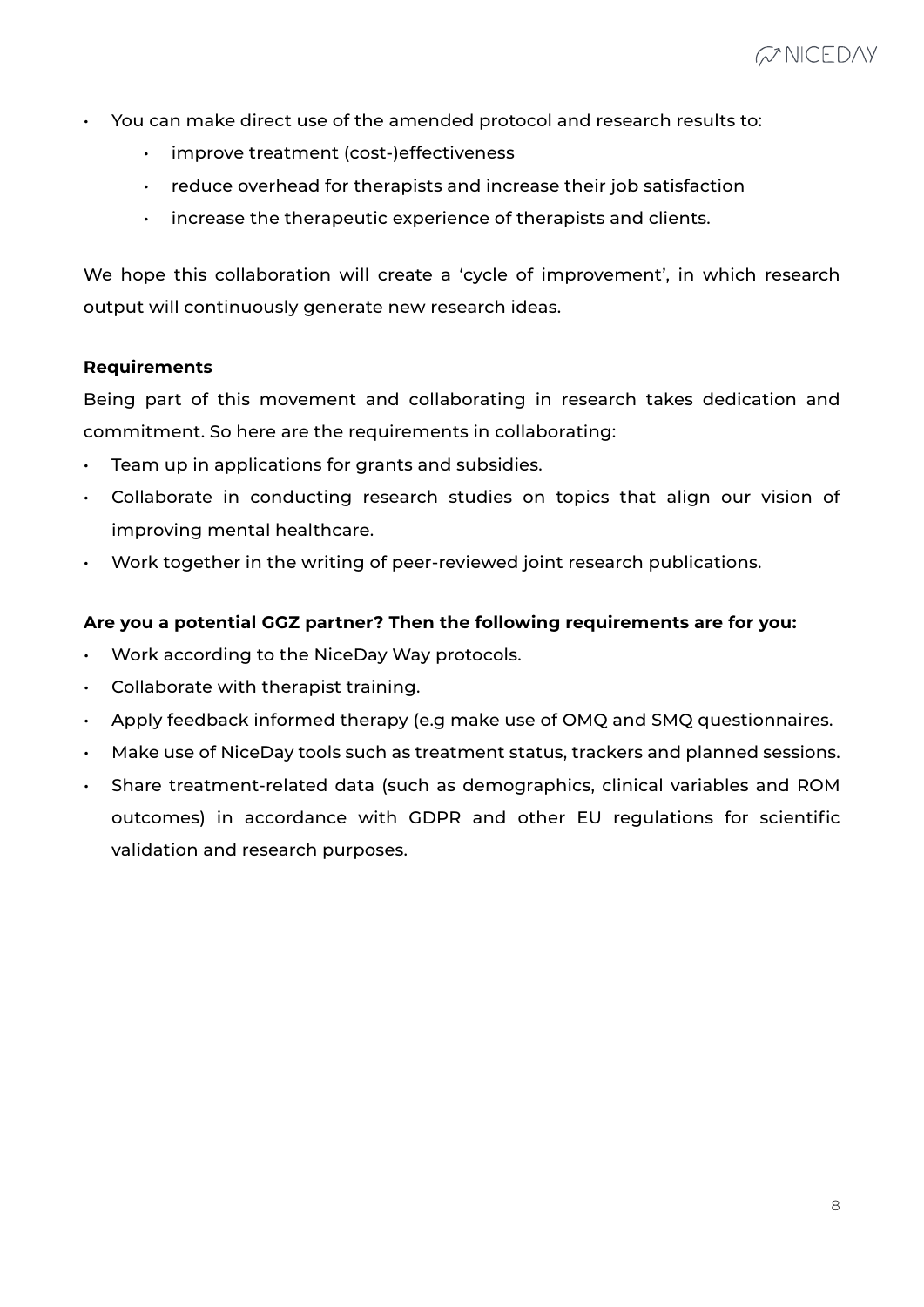# Main Research Questions

In order to further validate and develop the NiceDay Way and generate evidence for this visionary way of working, we have formulated the following research agenda:

- Investigating to what extent the different unique factors of NiceDay (e.g. feedback informed treatment, outcome measurements, continuous registrations, ecological valid interventions, intermediate contact) add to the effectiveness of the intervention and prevent relapse.
- Comparing the NiceDay sensing and logging in terms of disruptiveness, effectiveness, acceptability, feasibility and efficiency to other measurement approaches in the long-term.
- Investigate if working according to the NiceDay Way promotes clients' autonomy and empowers them.
- Investigating the (cost-) effectiveness of the NiceDay Way
- Researching the use of wearable devices and biosensing technologies in healthcare treatments.
- Evaluating the incorporation of decision support tools in treatment that make use of explainable AI systems. Some subjects include:
	- Investigating if active (trackers and registrations) and passive (sleeping and physical activity patterns) sensing via automatic feedback can promote mental well-being in the client without interventions of the therapist, and can serve as a form of unguided maintenance therapy
	- Investigating if active (trackers and registrations) and passive (sleeping and physical activity patterns) sensing via automatic feedback provide therapists automatic feedback to detect 'signal cases', and on which interventions are needed to increase treatment effectiveness or reduce risk of relapse
	- Data-driven client prioritisation tools for therapists that can provide early warning signals from clients and nudge therapists when to intervene.
	- Personalised coaching.